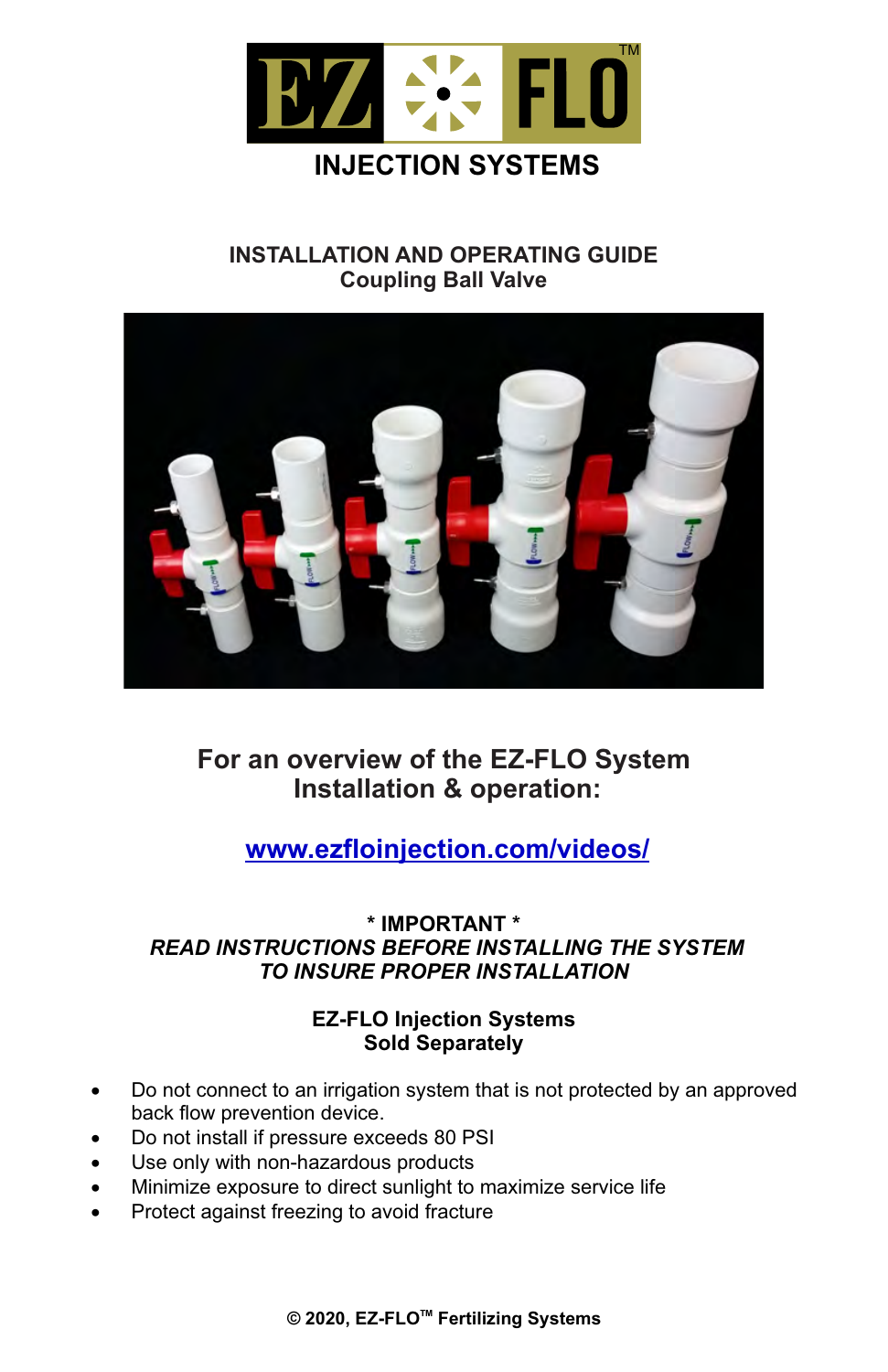# **System Installation**

#### **Typical installation**

The system is normally installed in a valve box, connected to the main line of the irrigation system after the back flow preventer and before the sprinkler valves. One unit will feed both drip and sprinkler zones without changing any connections or nozzles. It will feed both the front and back yard landscapes.



#### **Step 1 - Locate the installation point.**

Connection must be made after an approved back flow prevention device. The connection can be made either **vertically or horizontally** in the irrigation main line. A "CBV" style connection is required.



#### **Step 2 - Shut off water and relieve pressure**

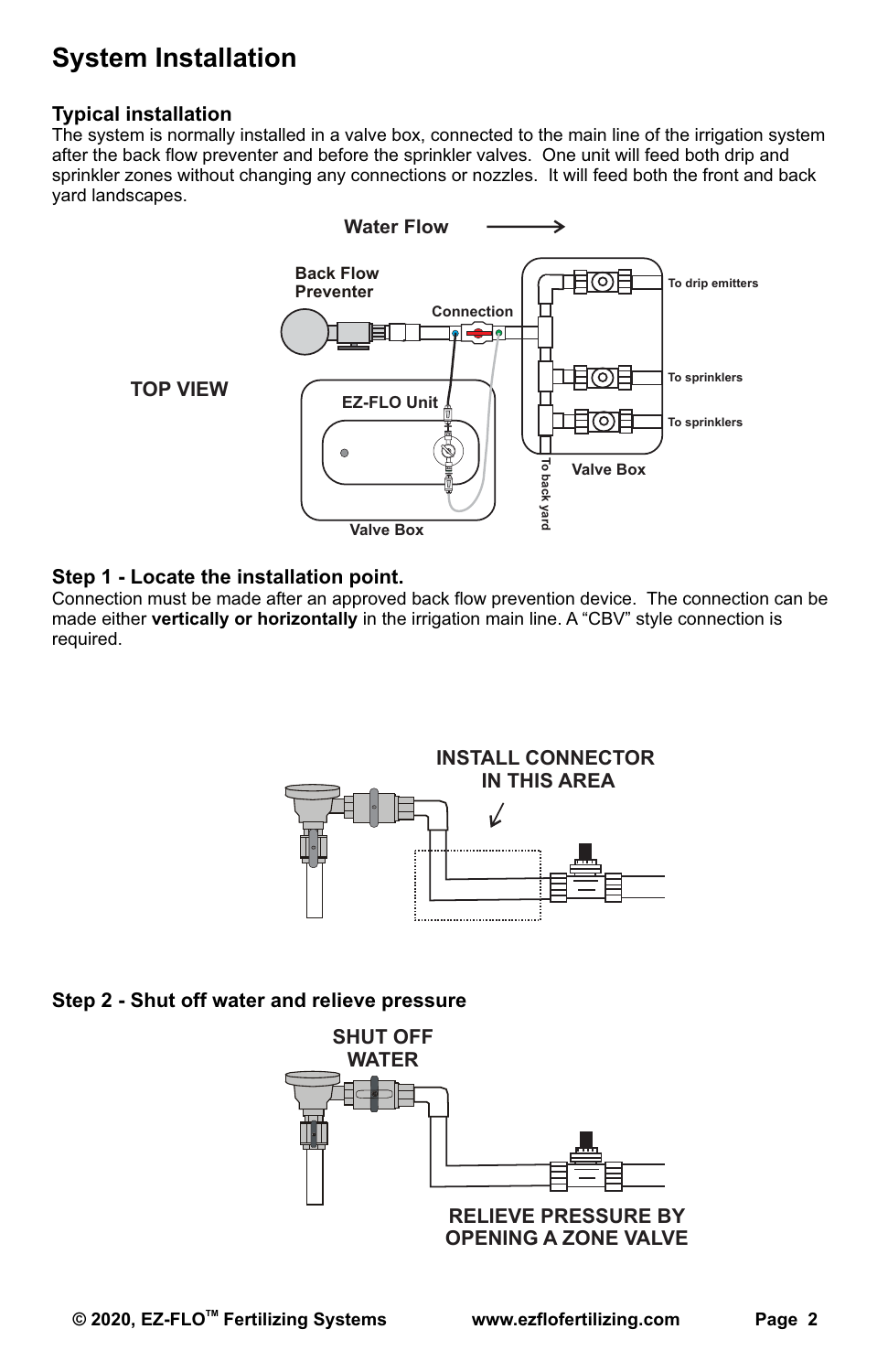## **Main Line Connection (Sold separately)**

**Step 3 - Cut out a section of pipe** slightly larger than the cut out length of the coupling.



**Step 4 - Glue the coupling** into the line.



\*Instructions for calibrating the CBV connection is on subsequent pages